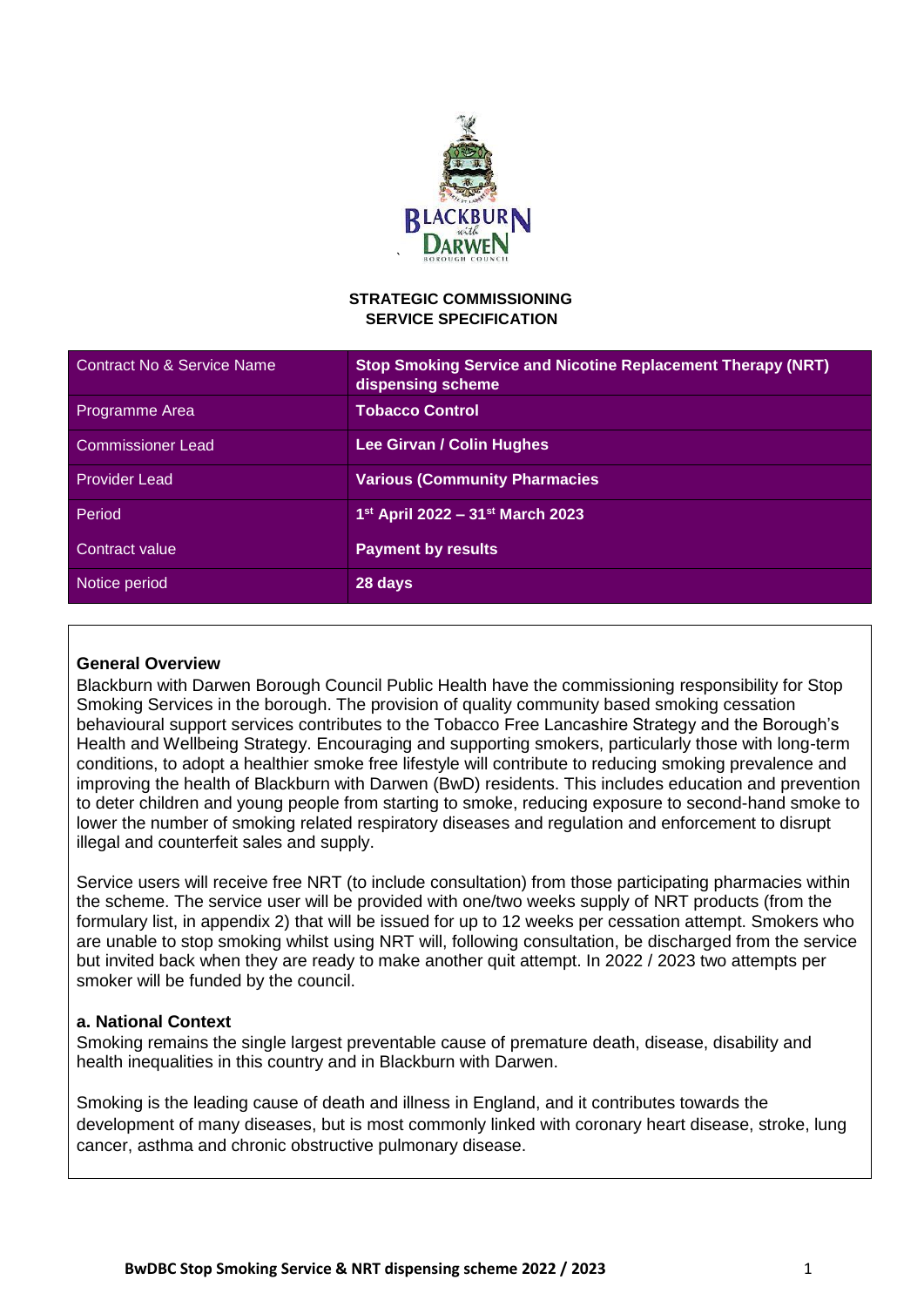Tobacco use is one of the largest drivers of health inequality. Smoking accounts for approximately half the difference in life expectancy between the least and most deprived in society.

For those who smoke, quitting is often the single most effective method of improving current health and preventing illness.

Supporting existing smokers to stop is also one of the most effective ways of preventing the uptake of smoking. More information on local trends and prevalence can be found in the Local Tobacco Control [Profile.](https://fingertips.phe.org.uk/profile/tobacco-control)

Evidence based stop smoking services are highly effective in both cost and clinical terms. This evidence base is summarised in the following guidance:<https://www.nice.org.uk/guidance/ng209>

### **1.2 Aims**

- To provide high quality, accessible, evidence based and effective stop smoking services to people in Blackburn with Darwen who wish to stop smoking.
- Increase the access to safe and effective pharmacological and non-pharmacological stop smoking aids or Nicotine Replacement Therapies (NRT), together with quality assured behaviour change support from community based pharmacies.
- To reduce smoking related illnesses and deaths by helping people to quit smoking.
- To improve the health of the population by reducing exposure to second-hand smoke.
- To increase the rate of achieving a successful quit attempt.

# **1.3 Objectives**

1

- Engage with smokers to provide services that are responsive and needs-led.
- Work in partnership with other healthy lifestyle programmes.
- Provide accurate data and activity monitoring information as required onto the specified database (i.e. PharmOutcomes).

# **1.4 Expected Outcomes**

The services contributes to the following Public Health Outcomes Framework indicators<sup>1</sup> (BwD's current performance (in **Bold**) V England value**:** 

- Smoking status at the time of delivery (C06) **11.1%** / 9.6%
- Smoking prevalence adults (over 18s) (C18) **15.1%** / 12.1%
- Low birth weight of term babies (C04) **5.18%** / 2.90%
- Infant mortality (E01) **4.1 per 1000** / 3.9
- Mortality rate from causes considered preventable (E03) **244 per 100,000** / 140.5
- Under 75 mortality rate from all cardiovascular diseases (E04a) **98.1 per 100,000** / 70.4
- Under 75 mortality rate from cancer (E05a) **153.0 per 100, 000** / 129.2
- Under 75 mortality rate from respiratory diseases (E07a) **58.1 per 100,000** / 33.6

<sup>1</sup> PHE, Public Health Outcomes Framework [https://fingertips.phe.org.uk/profile/public-health-outcomesframework](https://fingertips.phe.org.uk/profile/public-health-outcomes-framework)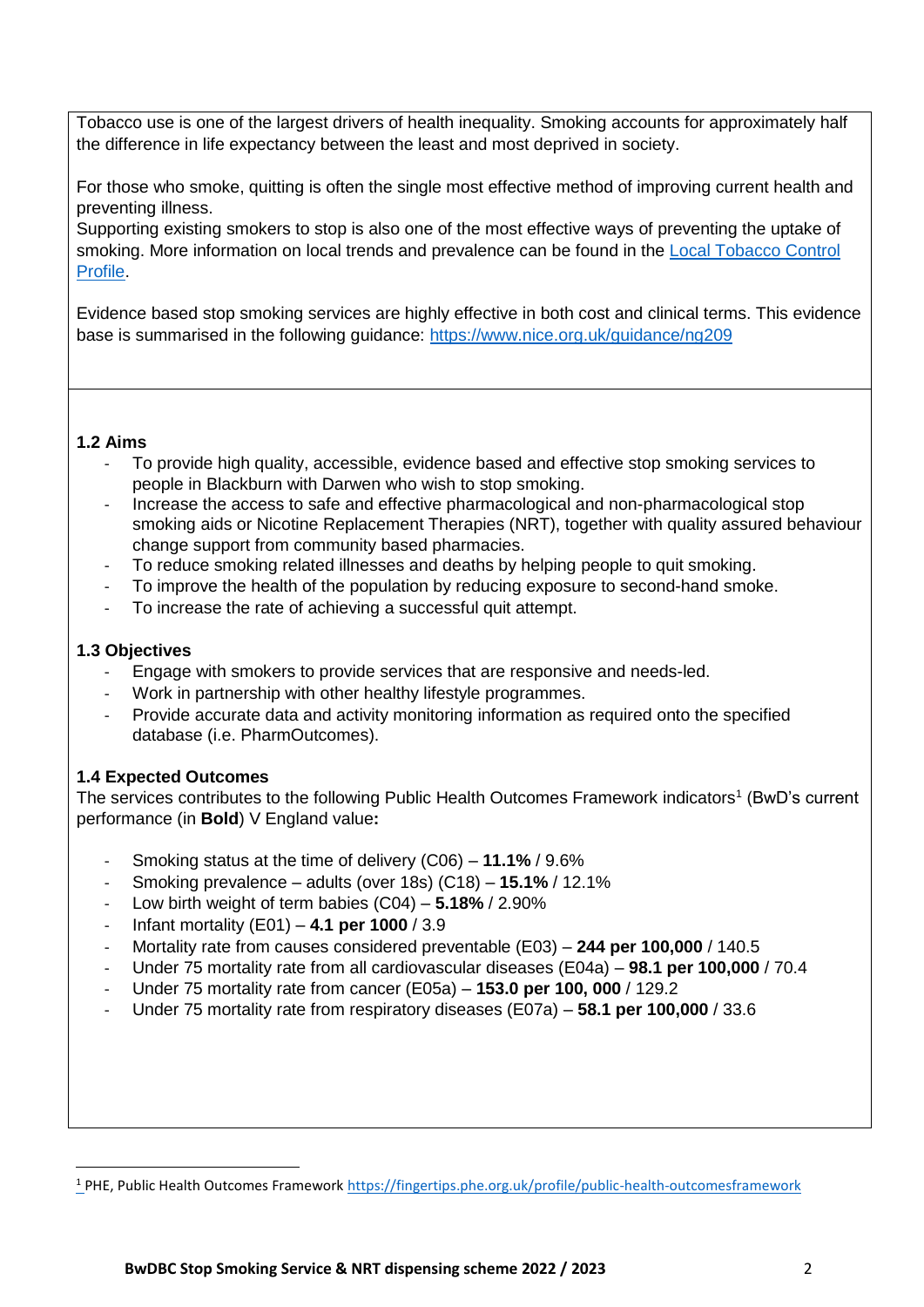## **1.5 Evidence Base**

The evidence base for high quality stop smoking services is summarised alongside national guidance and best practice [here.](https://www.nice.org.uk/guidance/ng92) Smoking remains the single greatest cause of preventable illness and death from respiratory disease, circulatory disease and cancer. One in two lifelong smokers die prematurely, half of these in middle age. On average, each smoker loses 20 years of life and experiences many more years of ill health than a non-smoker experiences<sup>23</sup>.

The [Tobacco Control Plan](https://www.gov.uk/government/publications/towards-a-smoke-free-generation-tobacco-control-plan-for-england) contains a national ambition to reduce smoking among adults in England to 12% or less and smoking throughout pregnancy to 6% or less by the end of 2022<sup>4</sup> . Encouraging pregnant women to stop smoking during pregnancy may also help them to sustain the quit providing health benefits for the mother and child.

In 2021 / 2022 smoking rates in BwD (15.1%) were similar to the England average with 11.1% of Blackburn with Darwen mothers smoking at the time of delivery.

The Tobacco Control Plan for England<sup>4</sup> reasserts the government's commitment to provision of local stop smoking services (SSS) tailored to the needs of local communities, particularly groups that have high smoking rates, as a contribution to reducing health inequalities. There is strong evidence, which demonstrates that SSS are highly effective both clinically and in terms of cost<sup>5</sup>. The strongest and most consistent evidence for the efficacy and effectiveness of stop smoking interventions is for those that involve an 'abrupt' quit attempt (identifying a quit date and aiming to maintain complete abstinence after that date by adopting the 'not-a-puff' rule). Further to this, guidance recommends that all smokers should be routinely offered advice to quit and a referral to SSS.

Most adults do not smoke out of choice but because they become addicted to nicotine. Cigarettes are highly effective nicotine delivery devices and are as addictive as drugs such as heroin and cocaine. NICE recommendations advocate the use of NRT, Varenicline (Champix) and Bupropion (Zyban) alongside behavioural support as part of a smoking cessation programme<sup>6</sup>.

NRT has been shown to be both clinically and cost-effective and doubles the chances of a successful quit attempt for smokers trying to achieve abstinence<sup>6</sup>. Using a combination of NRT products, (combination therapy) has been shown to have an advantage over using just one product, increasing the chances of quitting by up to 35%. It is recommended that a nicotine patch is used to help with 'background' urges to smoke, combined with a faster-acting product (e.g. the mouth spray, lozenge) to top up the dose of nicotine and to assist with 'breakthrough' urges to smoke. NRT aims to replace the nicotine in cigarettes with another form of delivery. It provides a background level of nicotine and alleviates the short-term difficulties smokers experience when trying to stop smoking, by reducing craving and withdrawal symptoms.

<sup>5</sup> NCSCT (2014)[, Local Stop Smoking Services: service and delivery guidance](https://www.ncsct.co.uk/usr/pub/LSSS_service_delivery_guidance.pdf)

-

<sup>&</sup>lt;sup>2</sup> Doll R et al (2004). Mortality in relation to smoking: 50 years observations on male British doctors. BMJ 328: <sup>3</sup> <http://www.bmj.com/content/328/7455/1519.long>

<sup>4</sup> Department for Health A Tobacco Control Plan for England (2017), Towards a Smoke free Generation -[\\_A\\_Tobacco\\_Control\\_Plan\\_for\\_England\\_2017-2022\\_\\_2\\_.pdf \(publishing.service.gov.uk\)](https://assets.publishing.service.gov.uk/government/uploads/system/uploads/attachment_data/file/630217/Towards_a_Smoke_free_Generation_-_A_Tobacco_Control_Plan_for_England_2017-2022__2_.pdf)

<sup>6</sup> NICE (2021), Stop smoking interventions and services - Guideline NG92,

<https://www.nice.org.uk/guidance/ng209>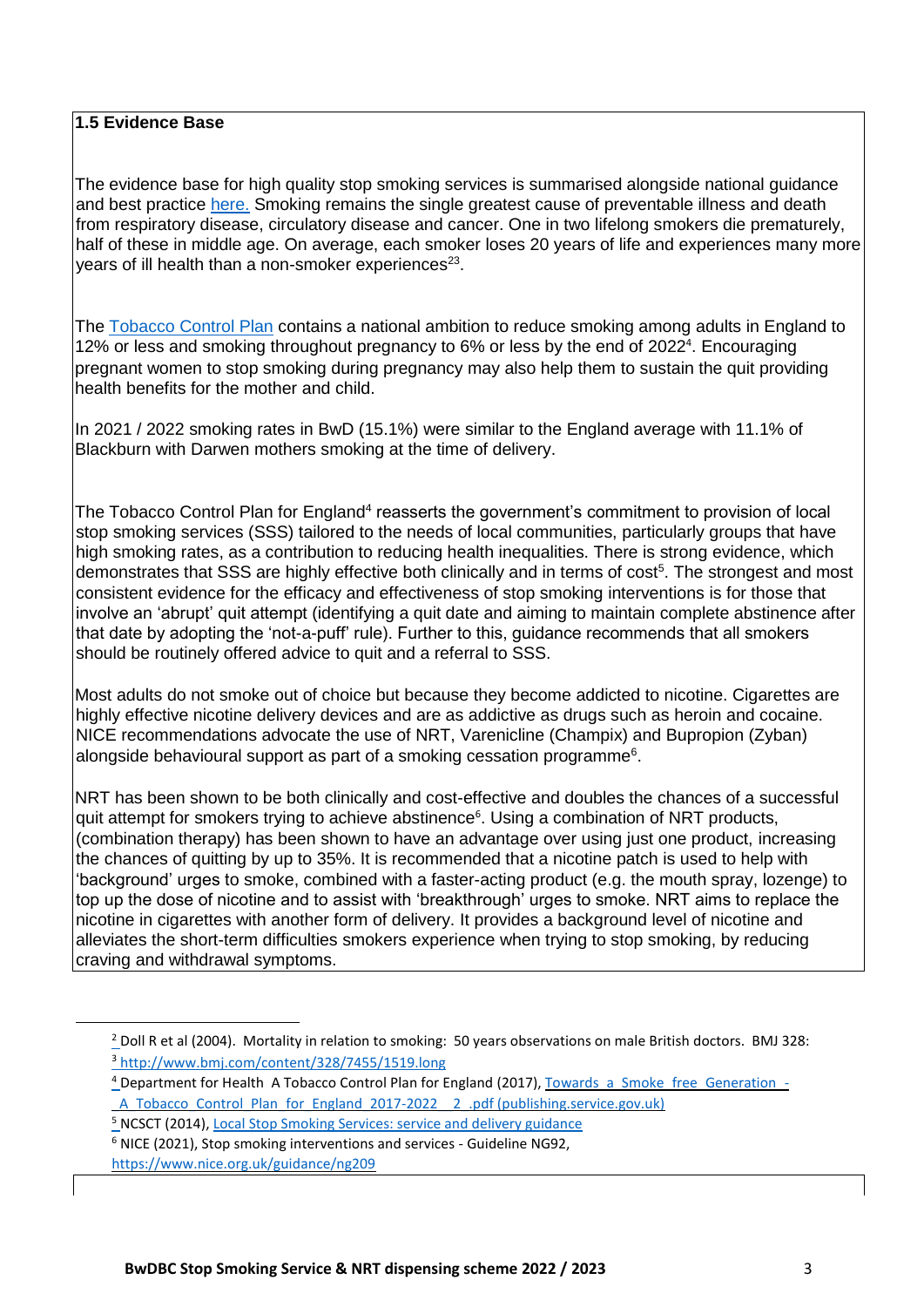### **2. Scope**

### **2.1 Service Description**

This service specification sets the requirements for the provision of Public Health Stop Smoking Services within a Community Pharmacy. The focus of the service is to offer one-to-one support and advice to people who want to give up smoking. The Service shall help to increase choice and improve access to Stop Smoking Services. Participation by Community Pharmacies in this service is voluntary and guided by localised need.

The Service is available to Blackburn with Darwen residents and also patients registered with a BwD GP, with one to one behaviour change counselling and support with nicotine replacement therapies (NRT) as appropriate, for a maximum of 12 weeks, for individuals who wish to quit smoking.

NRT is currently available on FP10 prescription by a GP or non-medical prescriber, and can be bought as a general sale item.

As Varenicline and Bupropion are prescription only medications, the pharmacological assessment, decision for treatment and prescribing of these products is undertaken by the individual's GP practice. However, behaviour change counselling can still be provided by the Community Pharmacy for service users prescribed Varenicline or Bupropion, for a maximum period of 12 weeks.

To support and maintain behaviour changes, service users must have a consultation once a week for the first 4 weeks and as a minimum every two weeks thereafter. Service users must be invited for follow up and undertake CO-monitor verification (unless otherwise informed) of quit attempt at 4 and 12 weeks.

### **2.2 Accessibility, fairness and equity of provision**

- The service will be non-stigmatising and non-discriminatory, providing fair and equitable access. The Service will comply with the Equality Act (2010), and will ensure that all applicable legislation is adhered to.
- The service is accessible to people who have had or do experience difficulties accessing support services, including people with mental health difficulties, from Black, Asian and Minority Ethnic (BAME) communities including from the Gypsy/Romany/travelling communities, people with sensory impairments, learning disabilities and/or difficulties and those with mobility problems.

### **2.3 Essential links to other services / care pathways**

The provider must ensure links with Blackburn with Darwen Borough Council's Wellbeing (re:fresh) Service:

Email: refresh@blackburn.gov.uk | tel: 01254 682037 | website:<https://refreshbwd.com/>

The Wellbeing Service is the single point of contact for healthy lifestyle behaviour change support in BwD; it receives referrals from healthcare professionals and community workers as well as self-referrals. The Wellbeing Service will signpost service users wishing to quit smoking to the authorised Community Pharmacies.

The Community Pharmacy is responsible for ensuring the stop smoking clinic details are up to date and correct and any changes should be communicated directly to the Public Health Team.

### **2.4 Interdependencies**

The Wellbeing Service will receive referrals for the Stop Smoking Service (SSS) and service users will be signposted to access a SSS of their choice.

The Stop Smoking Service is required to work with the Community Smoking Adviser and other public sector bodies such as the NHS and CCG as well as private and third sector organisations.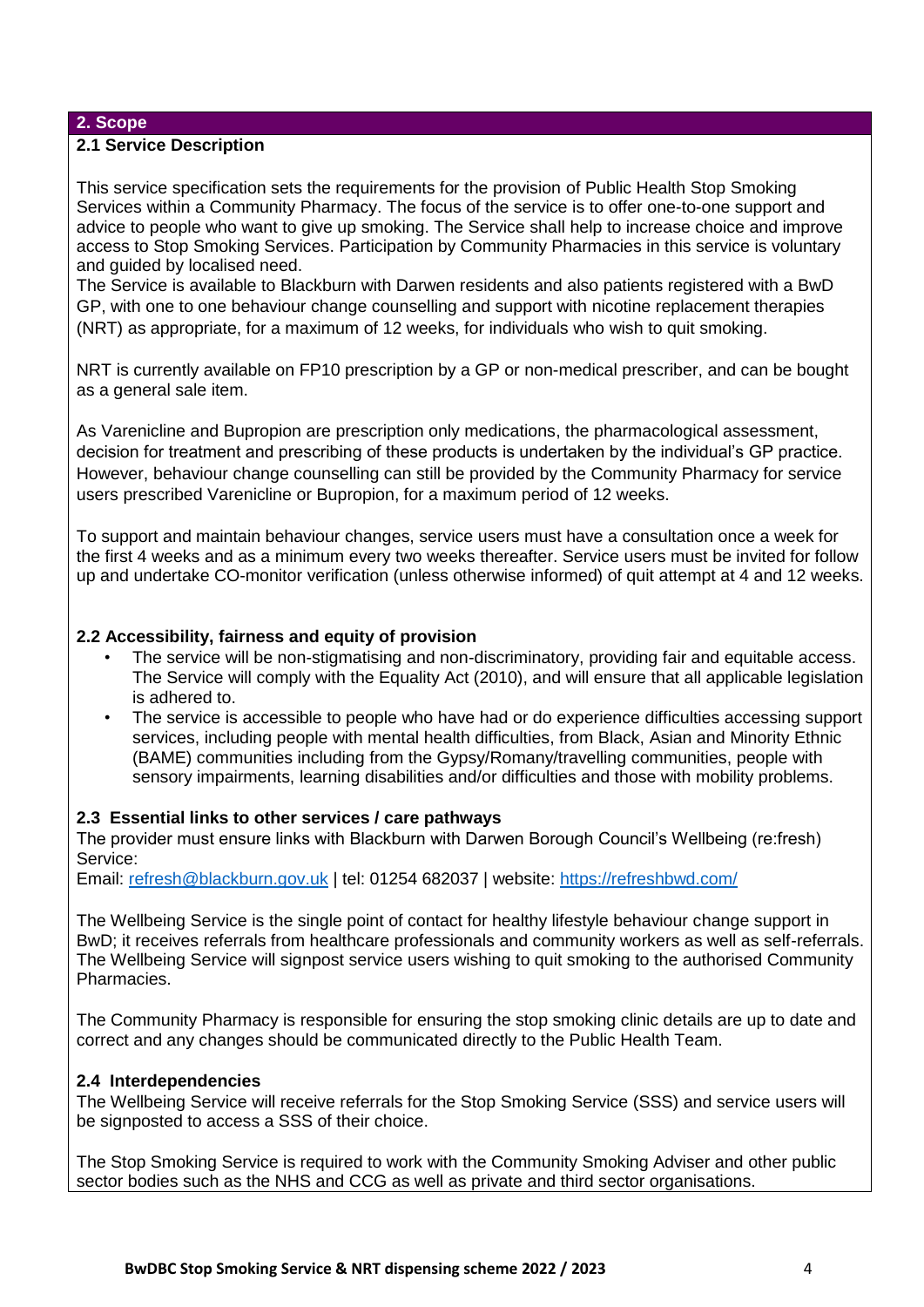### **2.5 National, statutory or local service standards applicable to this service**  [Blackburn with Darwen Health and Wellbeing Strategy](https://www.blackburn.gov.uk/sites/default/files/media/pdfs/BwD%20Health%20and%20Wellbeing%20Strategy.pdf)

NICE guidance:<https://www.nice.org.uk/guidance/ng209>

Department of Health guidance: [Towards a SmokeFree generation –](https://www.ncsct.co.uk/usr/pub/Towards%20a%20Smoke%20free%20Generation%20-%20A%20Tobacco%20Control%20Plan%20for%20England%202017-2022.pdf) [A Tobacco Plan for England 2017-](https://www.ncsct.co.uk/usr/pub/Towards%20a%20Smoke%20free%20Generation%20-%20A%20Tobacco%20Control%20Plan%20for%20England%202017-2022.pdf) [22](https://www.ncsct.co.uk/usr/pub/Towards%20a%20Smoke%20free%20Generation%20-%20A%20Tobacco%20Control%20Plan%20for%20England%202017-2022.pdf)

National Centre for Smoking Cessation and Training & Public Health England: [Local Stop Smoking](https://www.ncsct.co.uk/usr/pub/LSSS_service_delivery_guidance.pdf) **[Services](https://www.ncsct.co.uk/usr/pub/LSSS_service_delivery_guidance.pdf)** 

All relevant NICE technology appraisal guidance **Also see section 1.5**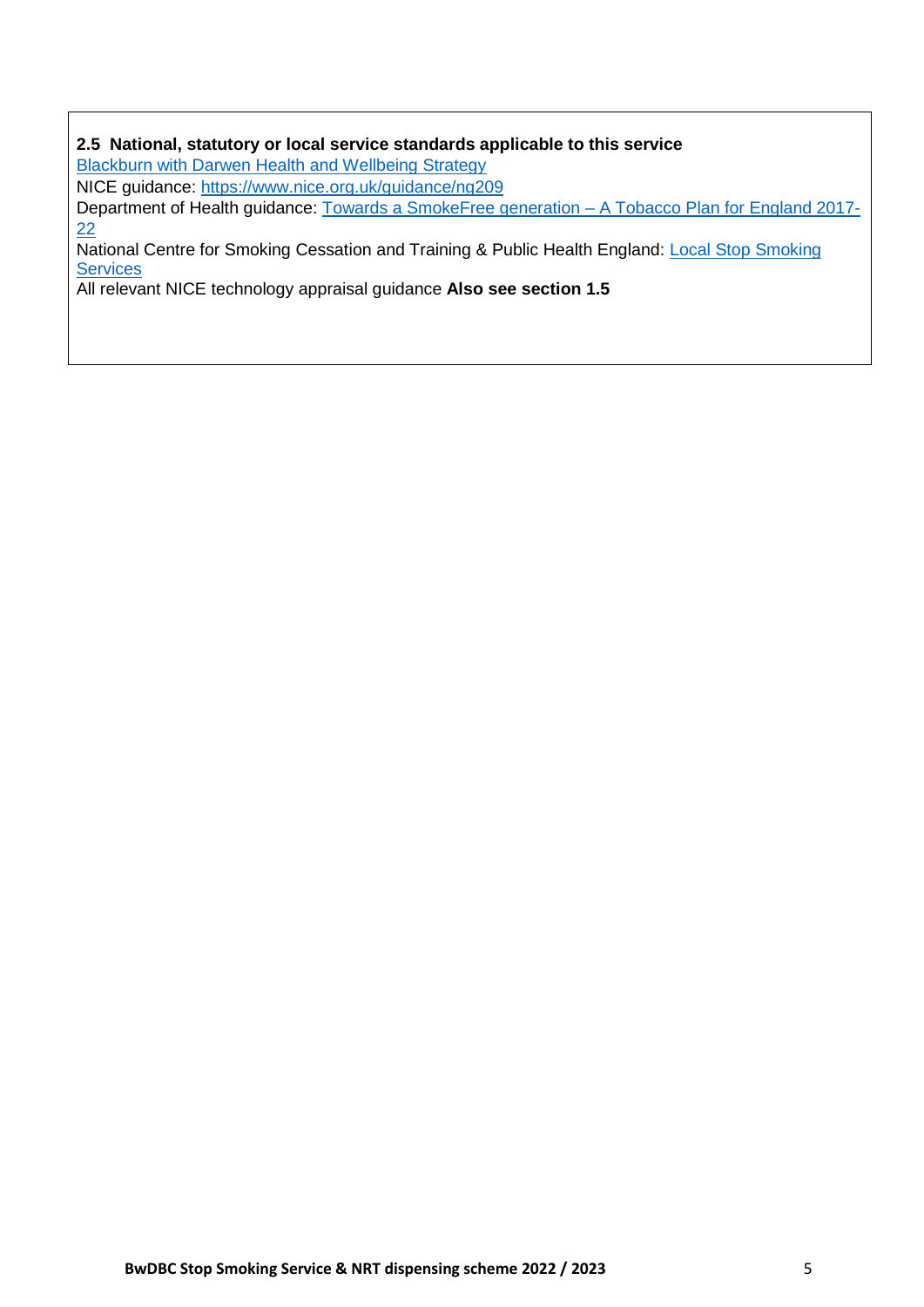### **3. Service delivery**

### **3.1. Pharmacy criteria and Pharmacist and Pharmacy Staff accreditation**

This service may be provided by any authorised community pharmacy within Blackburn with Darwen subject to the following:

- The pharmacy must agree to participate in all parts of the service. The agreement will be documented in the form of a contract signed by the pharmacy or the representative of the pharmacy.
- If the pharmacy has previously provided Stop Smoking Services for the Council, they must be working towards achieving a **minimum of 35% successful quits** (this will be verified via PharmOutcomes) to be accepted onto the new contract. NCSCT guidance states that only effective providers should be allowed to provide the Service and one way of monitoring this is via the quit rate.
- The Pharmacy must meet the standards required to deliver advanced services.
- A standard operating procedure (SOP) that clearly defines the roles and responsibilities of relevant staff must be produced and followed for each individual pharmacy
- A suitably trained member(s) of the pharmacy team may undertake the consultation provided they adhere to the SOP and refer to the pharmacist as appropriate. Overall responsibility and accountability will remain with the pharmacist in charge.
- An accredited pharmacist must be present and accountable for 75% of opening hours, except for annual leave and sick leave when a locum (accredited or non-accredited) may temporarily continue accountability of the service.
- As a minimum (mandatory) level of competency to provide a stop smoking service to the public, Pharmacist and any other involved staff must complete and (where relevant) be able to provide evidence of completion of:
	- a) NCSCT Stop Smoking Practitioner Certification
	- b) [CPPE Declaration of Competency for Pharmacists,](https://www.cppe.ac.uk/services/declaration-of-competence) and
	- c) All staff should have read the service specification

### **3.2. Pharmacist Training & Qualification**

• Pharmacists and other pharmacy staff involved in the delivery of the service must have completed the online NCSCT training for [Practitioners](https://elearning.ncsct.co.uk/england) and be registered as a practitioner on the site upon successful completion.

# **3.3 Pharmacy Technician Training & Qualifications**

• Qualified dispensing technicians (NVQ Level 3) must have received training to supply NRT for the Service. Registered technicians are also encouraged to complete the [online NCSCT training](https://www.ncsct.co.uk/pub_training.php)

### **3.4 Sign Up and Termination**

- All pharmacists and pharmacies must agree to the terms of service contained within this service specification and contract
- Participating authorised pharmacies may withdraw from the scheme at any time. Any such intention must be made in writing to the Commissioner. A notice of 28 days applies
- Blackburn with Darwen Borough Council may also terminate provision from a pharmacy. Any such intention must be made in writing to the same individual identified on the signed Contract. A notice of 28 days applies.
- Change of ownership will require reapplication to provide the service
- Changes to pharmacy staff (e.g. new manager or regular locum) who are not already accredited will require accreditation to continue service provision at the Pharmacy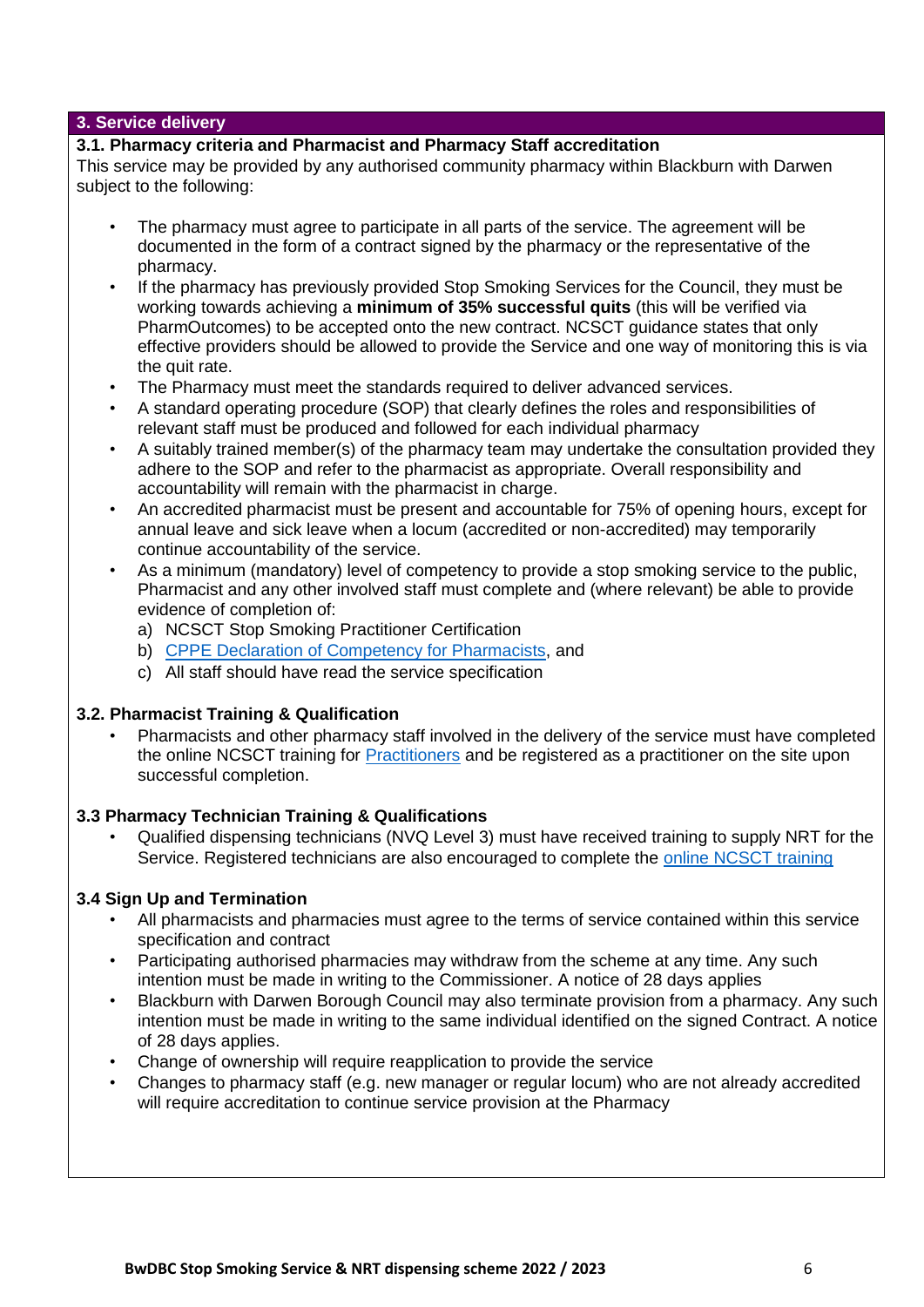# **3.5 Service overview**

The Stop Smoking Service will provide evidence-based smoking cessation treatment for smokers in Blackburn with Darwen. The service will increase patient choice, improve access to smoking cessation and pharmacological treatment and will contribute towards reducing inequalities in health. The service will work in partnership with the Community Smoking Adviser to further develop the pathways, relationships and offer to develop the Stop Smoking Service and achieve positive outcomes for patients.

- All service users setting a quit date must have their details entered on to the PharmOutcomes  $\Box$ database. **All fields should be completed.**
- The treatment manual developed by the National Centre for Smoking Cessation Treatment  $\Box$ (NCSCT) should guide all behavioural support. The manual can be found here: [https://www.ncsct.co.uk/pub\\_clinical-tools.php](https://www.ncsct.co.uk/pub_clinical-tools.php)
- $□$  Details of the behavioural support programme should be communicated to the service user and they must commit to them (completion of the 'contract' form on PharmOutcomes is mandatory – the form should be printed off and signed by the service user prior to starting the quit attempt). Signed forms should be kept by the pharmacist and may be reviewed by the Commissioner during a site visit.
- □ SSS provider must undertake a comprehensive initial assessment with every Service User that shall include:
	- Assessment of the person's readiness to make a quit attempt
	- Assessment of the person's willingness to use appropriate treatments
- $\Box$  You should not register a service user who is not deemed ready to make a quit attempt.
- All interventions must be multi-sessional with a total potential service user contact time of **at least** 1.5 hours (from pre-quit to 4 weeks after quitting). This will ensure effective monitoring, service user compliance and ongoing access to NRT.
- $\Box$  All 4 and 12 week quits reported must be validated with an assessment of CO levels at four and twelve weeks from the agreed quit date. Self-reported quits (non-CO validated) quits will only be accepted as validated quits due to extreme circumstances such as outbreaks of infectious disease like Covid 19. Behaviour support fees will be honoured unless otherwise agreed. To support achieving the successful quit rate of 35%, pharmacies should not be above a figure of 10% of pending / overdue patient quit verifications.
- □ CO monitoring can be used at other times during a quit attempt as a motivational aid, especially if the Service User is keen to see their readings more often.
- $\Box$  Behaviour support sessions should take place on a weekly basis for at least the first four weeks following the quit date. A minimum of six sessions of behavioural support from a trained stop smoking practitioner is recommended to aid successful quits.
- All staff involved in delivering the Service must have completed the NSCST training and passed  $\Box$ all the mandatory NCSCT online e-learning modules within the last 5 years. The Provider **MUST** send evidence of training completion for each member of staff before service delivery can begin.
- Only methods recommended by NICE should be adopted  $\Box$
- Stop Smoking Advisers should show empathy for their service users and adopt a motivational  $\Box$ approach
- The Provider will support communication strategies on smoking cessation and tobacco control  $\Box$ such as [Stoptober](https://www.nhs.uk/oneyou/for-your-body/quit-smoking/stoptober/) and National No Smoking Day (second Wednesday in March).
- The Provider will work closely with the Community Smoking Adviser and Wellbeing Service and  $\Box$ have links with other health improvement services as part of the wider programme of work to improve the health of Blackburn with Darwen's residents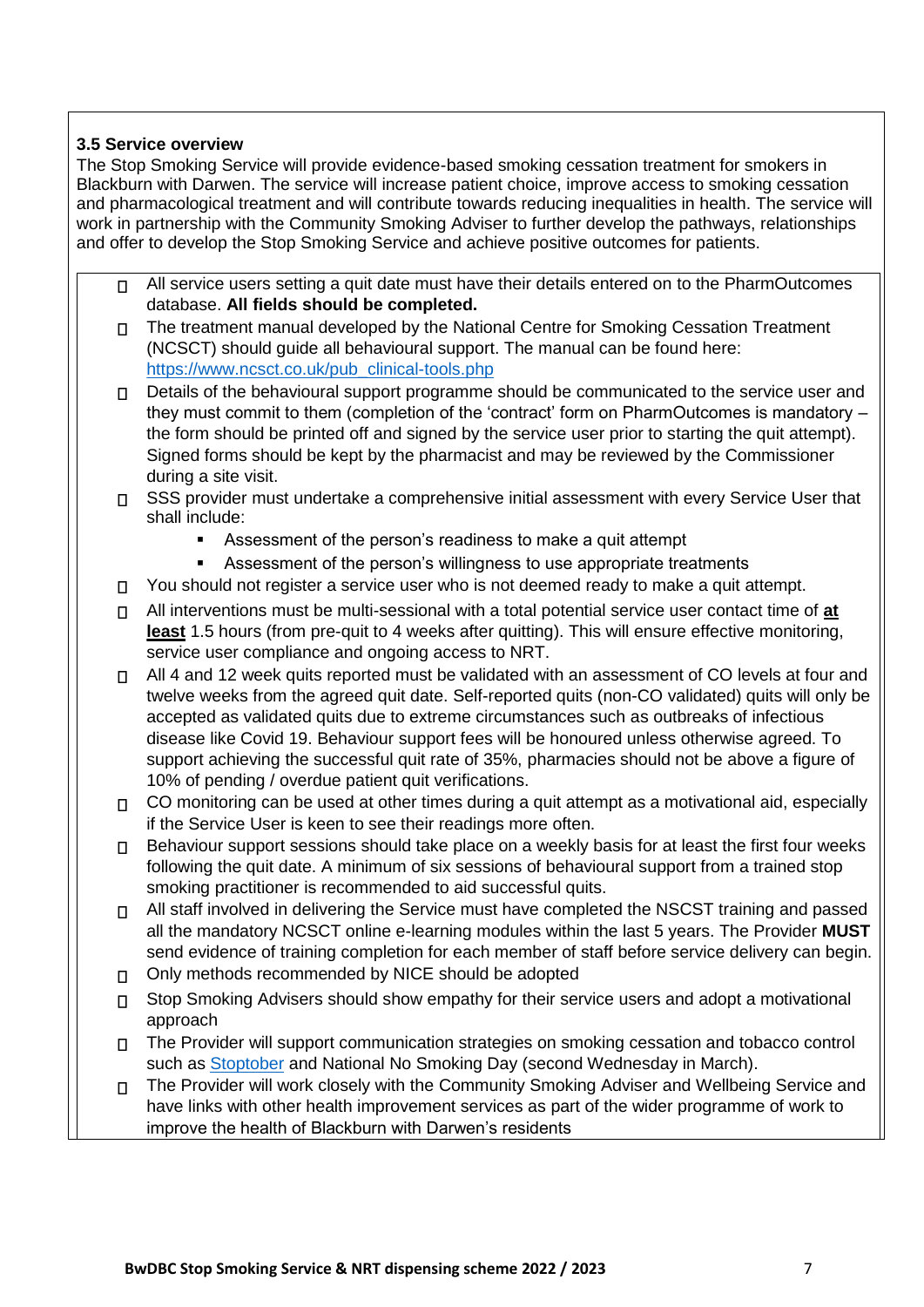- The Provider will be responsible for delivering treatment services stipulated in this contract.  $\Box$ Providers will be responsible for maintaining the quality of treatment delivered (in line with the quality principles set out in this specification) and for ensuring that service user data confidentiality is protected in line with the agreed protocols.
	- The Council will fund up to 12 weeks per cessation attempt and a maximum of two attempts  $\Box$ (per service user) will be funded during the financial year 2022/23.Any further attempt that year will not be reimbursed by the Council.
	- Initial supply of NRT should be sufficient to last up to a maximum of 2 weeks after the quit date  $\Box$ is set. A second supply will be issued if the smoker demonstrates a continuing attempt to stop smoking. Best practice states that during the first four weeks, behavioural support should be undertaken on a weekly basis.
	- $\Box$  A maximum of two forms of NRT may be combined up to and including week 12 of the quit. Where circumstances dictate e.g. in high levels of dependence, further forms of NRT may be provided with prior agreement from the commissioner. This will be monitored by the commissioner via quit rates and claims.
	- □ Subsequent dispensing should only take place if the service user demonstrates on reassessment that the quit attempt is continuing.
	- If the service user fails to achieve a 4-week quit, confirmed by a CO Monitor reading, do not  $\Box$ continue to dispense NRT.

# For further information see **section 3.9**

- For service users who are not exempt from NHS charges, a non-refundable fee equivalent to the NHS prescription charge will be levied.
- The pharmacists should claim the cost of the NRT product plus VAT and a professional fee of £2.62 per visit from Blackburn with Darwen Borough Council via PharmOutcomes.
- This Service is only intended for those smokers who wish to undertake a quit smoking attempt. Supporting people with a long-term dependency on NRT is outside the scope of this service.
- Service users requiring treatment for longer than the standard 12-week duration should be assessed on an individual basis, and reported to the Commissioner via email: quitsmoking@blackburn.gov.uk. Adolescents between the age of 12-18 years, pregnant or breast feeding service users would rarely be treated for longer than the standard 12-week duration.
- It is strongly advised that all other staff within your work area adopt the Very Brief Advice 30 seconds to save a life model (see below) within day-to-day practice. There will be no additional payments attached to this as it is regarded as a basic day-to-day health promotion activity.

**VERY BRIEF ADVICE (AAA)** - 30 seconds to save a life

**1. ASK** and record smoking status Smoker- ex - smoker – non smoker

**2. ADVISE** patient on health benefits Stopping smoking is the best thing you can do for your health

## **3. ACT** on patients response Build confidence, give information, refer, prescribe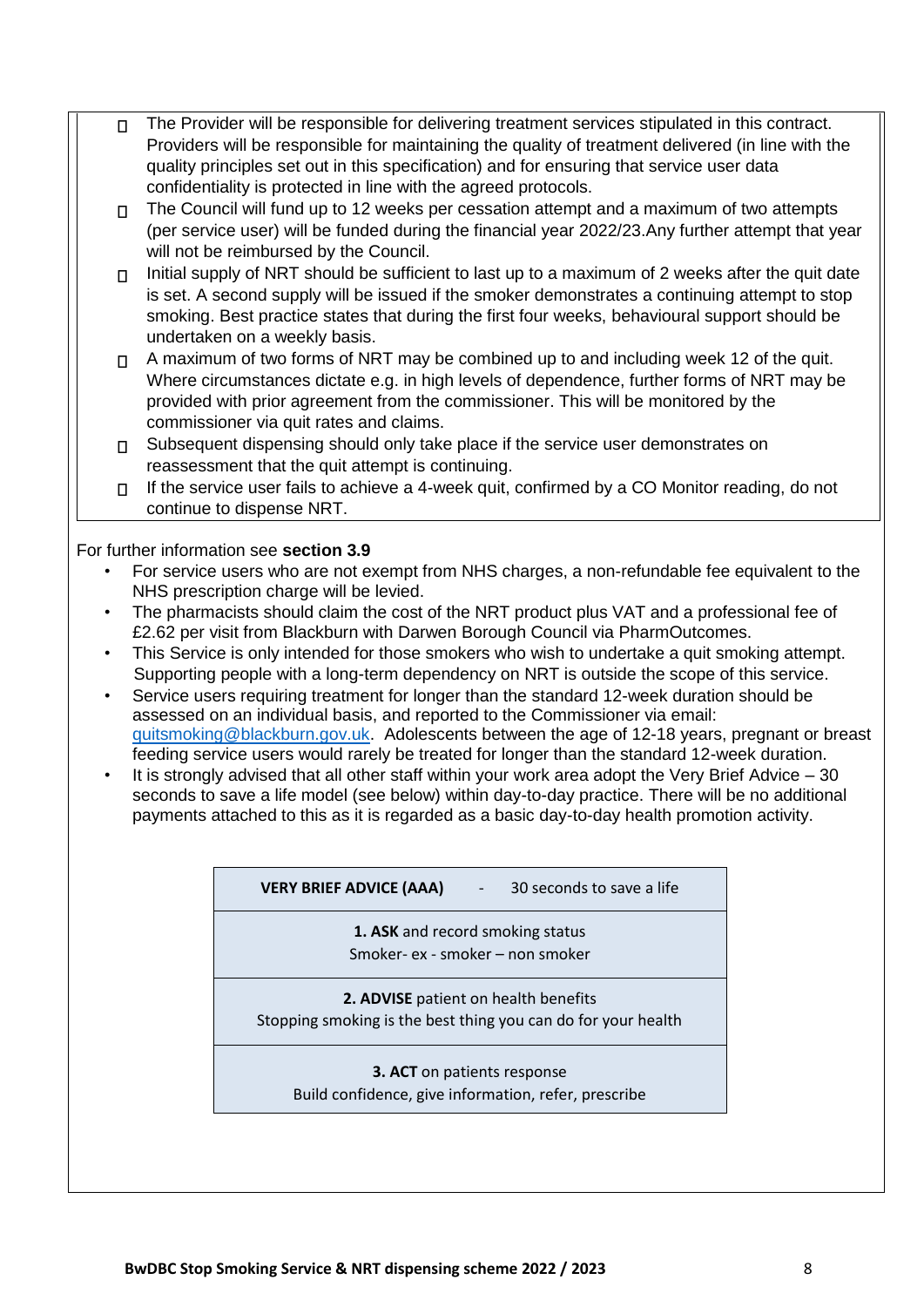# **3.6 Role of the Stop Smoking Adviser**

- Assess service user suitability for NRT in accordance to NICE and Department of Health guidelines see section 2.5. The choice of product must be in line with the Blackburn with Darwen NRT Formulary (Appendix 2).
- Service user is to be advised to discuss product preferences with the dispensing pharmacist
- Dispensing pharmacist/practitioners will use PharmOutcomes to register the service user
- The NRT supply template on PharmOutcomes must be completed
- NRT can then be dispensed alongside motivational behaviour change support

## **3.7 Role of Dispensing Pharmacist / qualified staff**

All dispensing pharmacies & qualified staff should ensure that they have signed up to the Stop Smoking Service & NRT dispensing scheme service specification, before supplying NRT. All new dispensing pharmacy staff must complete the ['Stop Smoking –](https://elearning.ncsct.co.uk/england) [very brief advice' NCSCT e-package](https://elearning.ncsct.co.uk/england)

- The Dispensing Pharmacy Contractor will ensure that Pharmacists and staff make the supply of NRT in accordance with the service specification and produce a standard operating procedure for use in the pharmacy (Service model can be found in Appendix 1).
- The Dispensing Pharmacy Contractor will ensure the service is covered by their indemnity insurance.
- The Dispensing Pharmacy Contractor will display a notice indicating the availability of treatment through the NRT dispensing scheme.
- In taking the professional responsibility for the supply of NRT, the dispensing pharmacists should assure themselves that the NRT therapy is being supplied safely paying particular attention to the service user's medical conditions and concurrent medication (including possible side effects, drug interactions and contra-indications).
- Ensure ongoing competency of dispensing pharmacists in the use of NRT and the Nicotine Replacement Therapy (NRT) Dispensing Scheme.
- Ensure adequate stocks of the NRT products available on the voucher scheme are maintained within the pharmacy.
- Ensure the NRT product requested is appropriate for use by the service user in accordance with the product licence.
- Discuss any particular service user product preferences e.g. flavour of NRT gum or type of patch.
- The dispensing pharmacist is professionally accountable for the supply. The dispensing pharmacist retains professional discretion to judge the suitability of the NRT product recommended and change the product if deemed necessary. If the dispensing pharmacist has a query, they must contact the Commissioner.
- Pharmacies will not be reimbursed for equipment costs. It is the responsibility of the pharmacy to ensure equipment is calibrated every 6 months and fit for purpose. Calibration can be carried out with support from the Public Health Team by contacting [quitsmoking@blackburn.gov.uk.](mailto:quitsmoking@blackburn.gov.uk) If equipment is not calibrated the Commissioner reserves the right to give 28 days' notice to end contract.

### **3.8 Reimbursements to Pharmacies**

Pharmacists will be reimbursed with the current Drug Tariff price for the NRT supplied plus VAT, plus a professional fee of £2.62 per consultation. Any NRT product requested should be in accordance with the NRT formulary as presented in Appendix 2. Please note that reimbursements will only be made when all of the terms set in the specification and contract have been complied with.

Any enquiries regarding payment need to be emailed to the Council: quitsmoking@blackburn.gov.uk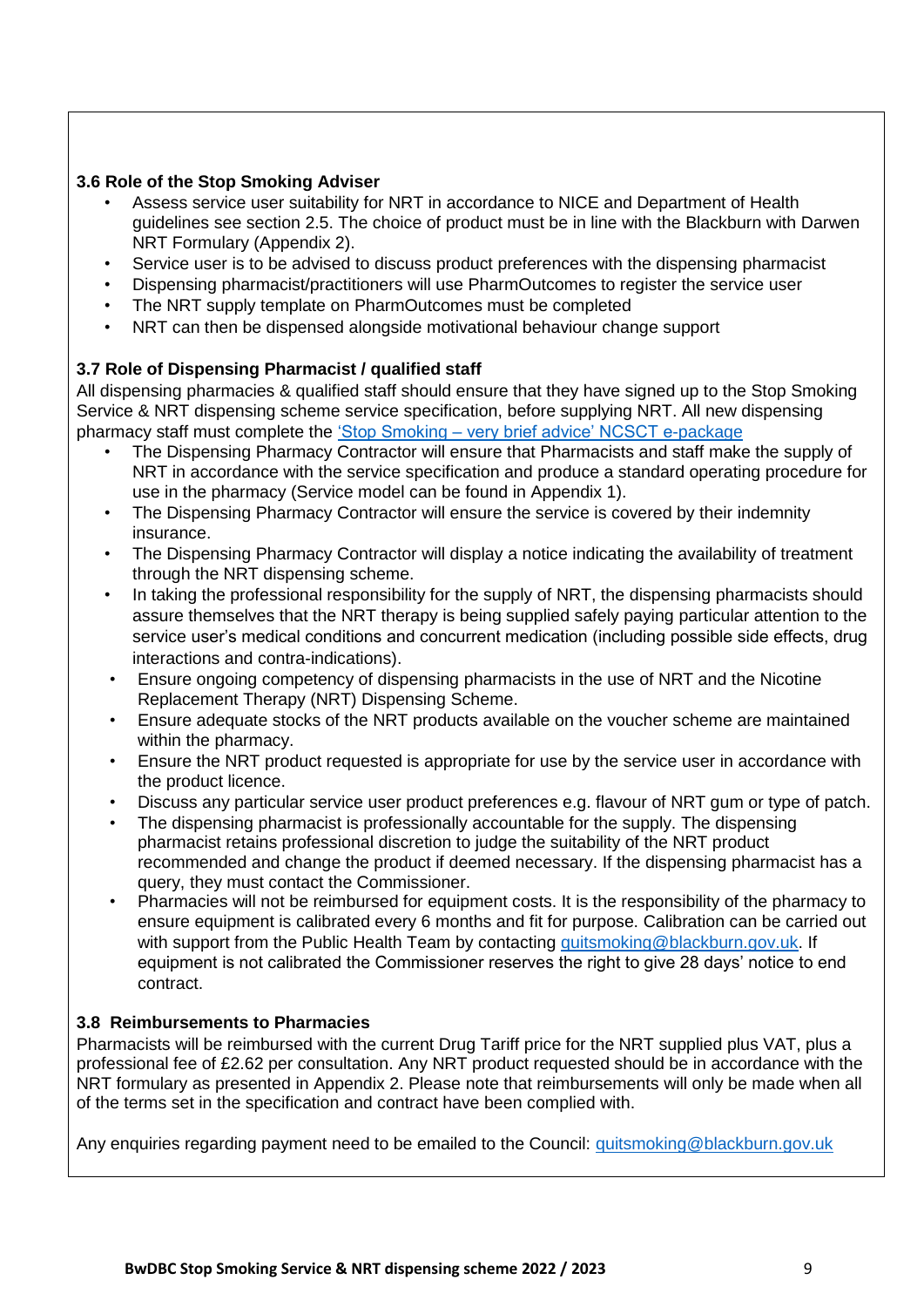# **3.9 Outcomes and Monitoring**

The following outcomes will be monitored:

- 4 and 12 week successful quits **MUST** be validated by a valid CO monitor reading (unless otherwise agreed) to receive payment from the Commissioner.
- The provider must follow up on those patients whose quit outcomes is pending or overdue. Pharmacies should not be above a figure 10% of pending / overdue patient quit verifications.
- All Providers are expected to be working towards achieving a minimum success rate of 35% for 4 week quits (in line with [NCSCT guidance](https://www.ncsct.co.uk/usr/pub/LSSS_service_delivery_guidance.pdf) [p.38]) in order to continue providing the service.
- All service users registered onto the service **MUST** have a recorded outcome at 4 weeks and 12 weeks e.g. quit verified; not quit or lost to follow up
- Providers need to be working towards a minimum of 25 x 4-week successful quits per year.
- The proportion of people successfully quitting by each of the target groups; BME groups, routine and manual workers, pregnant women, people with long-term health conditions.
- Service user satisfaction with the service shall be assessed using a methodology agreed with the Commissioner. A randomised sample of 35% people setting a quit date will be asked to complete a satisfaction survey
- The provider is required to provide a brief summary report of customer feedback received throughout the year in Quarter 4 (January - March 2022).
- A treated smoker whose CO reading is assessed 28 days from their quit date (-3 or +14 days) and whose CO reading is less than 10ppm. The -3 or +14 day rule allows for cases where it is not possible to carry out a face to face follow-up at the normal four week point (although in most cases it is expected that follow up will be carried out at four weeks from quit date).This means that follow-up must occur 25 to 42 days from the quit date (Russell Standard).

Providers must note that:

- In order for the provider to be accredited for delivering the service, the Commissioner must have received evidence of completion of NCSCT training (within the last 3 years) for each member of staff expected to deliver the service at that site.
- The Council will fund only two attempts (of any length) per service user, not per pharmacy, at quitting smoking during the 2022/23 financial year. The Commissioner will not meet the costs for any further attempt(s).
- If a service user does not achieve a 4-week quit, verified by a CO monitor reading, then they cannot continue with current quit smoking attempt. Any NRT that is dispensed after week 4 for an unsuccessful attempt will not be reimbursed. The Stop Smoking Adviser should meet with the service user to understand why this attempt was not successful and invite the service user to return when they feel more motivated to quit.
- The provider is responsible for the maintenance and calibration of CO monitors in line with the manufacturer's instructions. Providers will be responsible for sourcing and procuring all related service consumables, such as CO monitor tubes and wipes as outlined in **sections 3.7 and 3.15.**
- Stop Smoking Advisers must NOT share their personal login password with anyone else. The penalty for this will be immediate withdrawal from the Contract
- The Commissioner will conduct unannounced 'spot checks' to ensure providers are delivering the service as per the service specification. This will include (but is not limited to) checking the signed contracts, the CO monitors and the availability of relevant communication materials on site.
- Any provider that does not meet the requirements set out in this specification will be required to provide justification for their failure to comply; if the reasons are not deemed satisfactory then this may lead to removal from the service.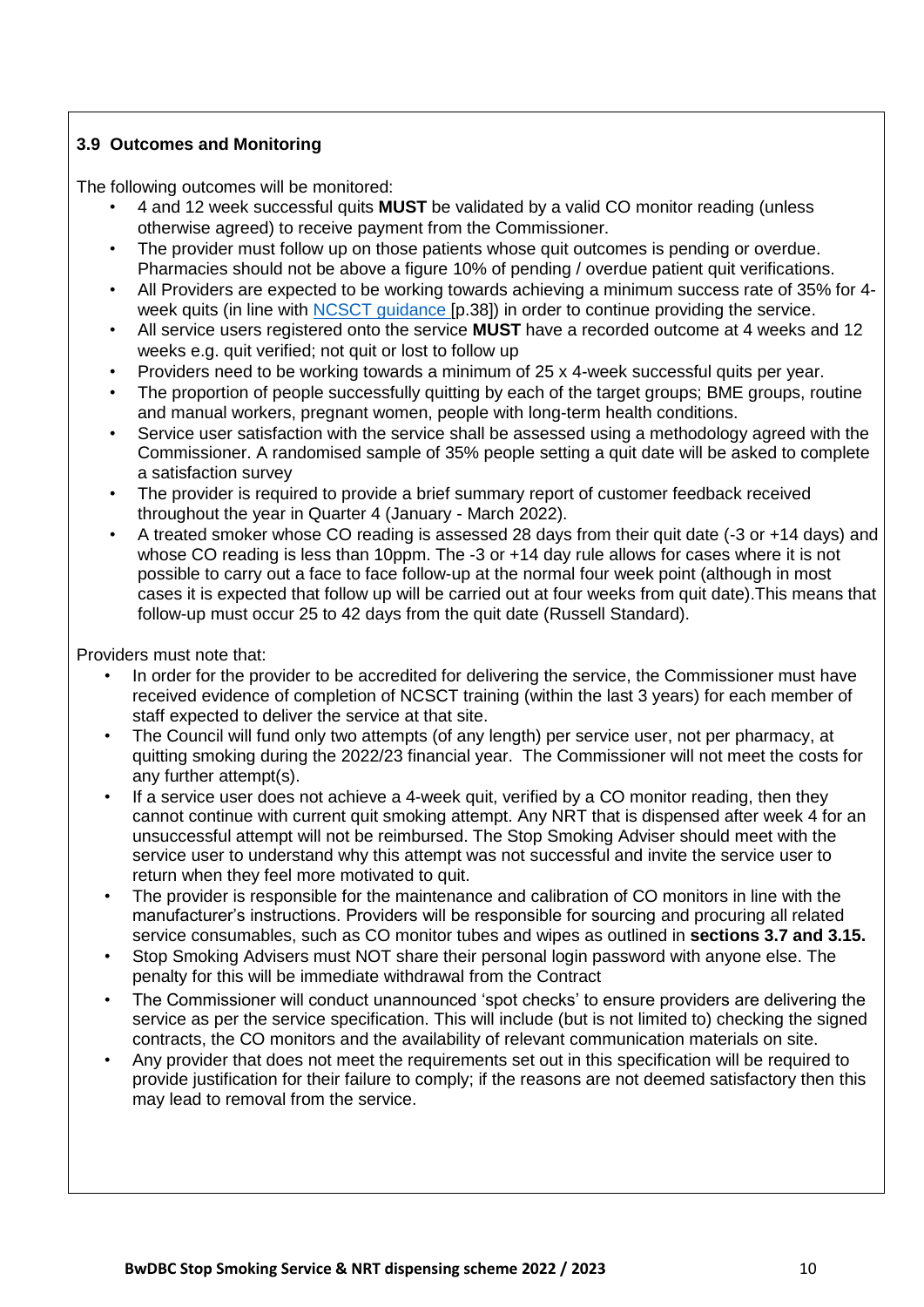# **3.10 Competencies and Training**

The service will ensure:

- The service provider is responsible for ensuring all SSS Advisers are appropriately qualified and supported in their work to realise their potential, work positively with service users and their carers and positively promote the service. The National Centre for Smoking Cessation and Training (NCSCT) governs training standards.
- All staff involved should have completed NCSCT training and passed all the NCSCT online elearning modules. (Prior to accreditation by the Commissioner to provide the service, evidence of training completion **MUST** be sent to the Commissioner).
- The service provider is responsible for ensuring their SSS Advisers have annual appraisals, and are supported to access continuous professional development opportunities relevant to their work.
- The service provider is responsible for ensuring the SSS is delivered in line with [https://www.nice.org.uk/guidance/ng209](file://///admmxi/users/users2/Colin_Hughes/Tobacco/Specifications/2022%202023/SSS%20%20NRT%20Integrated%20Service%20Specification%202022%2023%20DRAFT%20V1.docx)
- All staff be trained in behavioural change techniques and basic healthy lifestyle advice, such as brief advice, motivational interviewing, such as [Level 1 Royal Society for Public Health \(RSPH\)](https://www.rsph.org.uk/our-services/e-learning/courses/level-1-health-improvement.html#Target)
- The service provider is responsible for annual mandated staff training in Health and Safety, Information Governance, and Safeguarding training in line with national and local policy.
- All staff will be supported to continuously update skills and techniques relevant to their work and will endeavour to raise awareness among partner agencies of the issues faced by people attempting to quit smoking.
- The provider will access training and workforce development offered via our [Local Safeguarding](http://www.lscb.org.uk/training/) [Children](http://www.lscb.org.uk/training/) [Board/Local Safeguarding Adult](http://www.lscb.org.uk/training/) [Board](http://www.lscb.org.uk/training/)

# **3.11 Safeguarding**

Safeguarding continues to be of the highest priority for services. Providers must meet all the requirements for safeguarding of children, young people and vulnerable adults as set out in the policies and guidance available on the Council website. Referral to, and liaison with relevant agencies regarding the safeguarding of children and vulnerable adult and public protection will be a priority. Where appropriate qualified staff must be registered with the relevant professional body (ies) e.g. Association of Pharmacy Technicians or General Pharmaceutical Council.

All training costs will be met by the provider.

# **3.12 Governance**

The Single Point of Contract Provider in partnership with the service delivery provider is responsible for the governance and oversight of the service being provided and should have arrangements in place to demonstrate this

# **3.13 Insurance**

The Provider shall at its own cost effect and maintain with a reputable insurance company a policy or policies of insurance providing the following levels of cover:

- Public liability insurance with a limit of indemnity of not less than £5,000,000 in relation to any one claim or series of claims;
- Employer's liability insurance with a limit of indemnity of not less than £10,000,000
- professional indemnity insurance with a limit of indemnity of not less than £2,000,000 in relation to any one claim or series of claims and shall ensure that all professional consultants and subcontractors involved in the provision of the Services hold and maintain appropriate cover;
- The Provider must put in place and/or maintain in force (and/or procure that its sub-contractors must maintain in force) at its own cost appropriate Indemnity Arrangements in respect of clinical negligence where the provision or non-provision of any part of the Services (or any other services under this Contract) may result in a clinical negligence claim.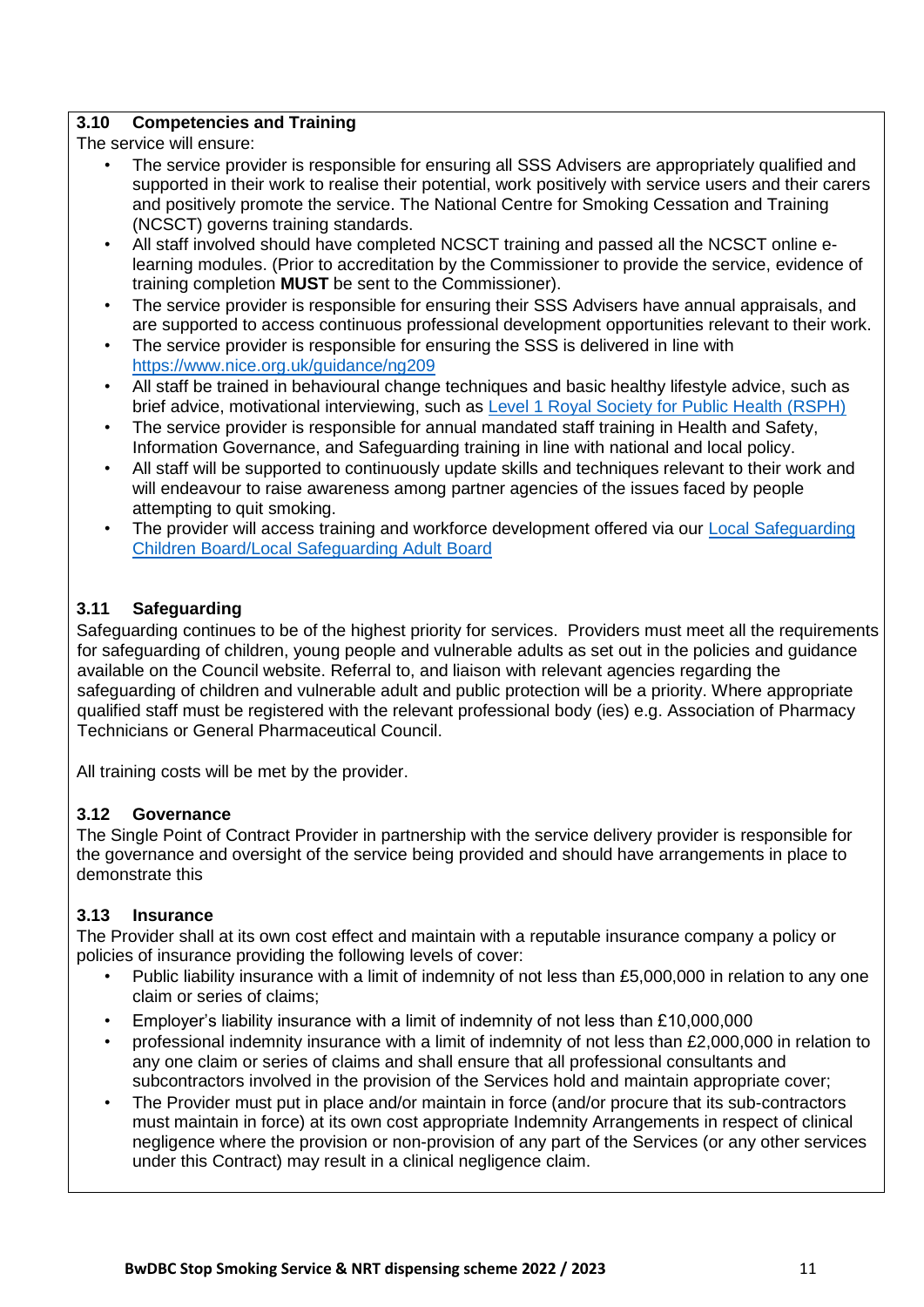## **3.14 Business Continuity**

The Service Provider ensures that sufficient staffing is available for the effective running of the service, including contingency planning for times of sickness, absences or any other occurrence that may jeopardise the service delivery to service users at levels sufficient to meet the performance objectives and service standards of the service as outlined in this agreement.

## **3.15 Buildings and Accommodation**

Where required the service provider will be responsible for sourcing buildings that have the appropriate planning permission for delivering public health services (including drug and alcohol treatment if applicable).

The service provider will be responsible for the maintenance costs of any buildings occupied for delivering services, which includes fittings, equipment, repairs and alterations. The provider will be responsible for any costs associated with the replacement of furniture, maintenance and calibration of equipment and the safe disposal of the same, and provide consumables required for the smooth operation of the service.

# **3.16 Additional Costs**

The full cost of the service should be managed within the financial envelope available as outlined within the invitation to tender.

Any unexpected or additional costs identified should be highlighted to the Commissioner for discussion within the contract review process but should be managed by the provider.

The commissioner will support the development of bids for external funding that have the opportunity to enhance this service provision.

## **3.17 Communication and Marketing**

Providers will have the responsibility for communicating the service offer and this may involve ensuring interpreter services are available when required and deemed to be within reasonable costs.

The provider will, where possible, utilise social media and digital technology to communicate and market the service offer.

The provider will meet all costs in relation to communication and marketing. The service provider must display any marketing materials provided by the Commissioner in a timely manner.

**The Commissioner will use the PharmOutcomes system for all communications, and it is the provider's responsibility to ensure SSS Advisers read and respond as appropriate to any actions required in a timely manner.** 

### **3.18 Consulting with service users**

Consultation with service users is everybody's business and as such regular feedback is sought via contract monitoring and reporting mechanisms. The service provider should also consider ongoing evaluation of the provision to inform future service developments.

The service is required to provide evidence of consultation with and feedback from service users, on their service user experience, such as level of satisfaction, comments, compliments and complaints. The provider is required to provide a brief summary report of customer feedback received throughout the year in Quarter 4.

Consultation may include (but is not limited to) customer satisfaction surveys & case studies.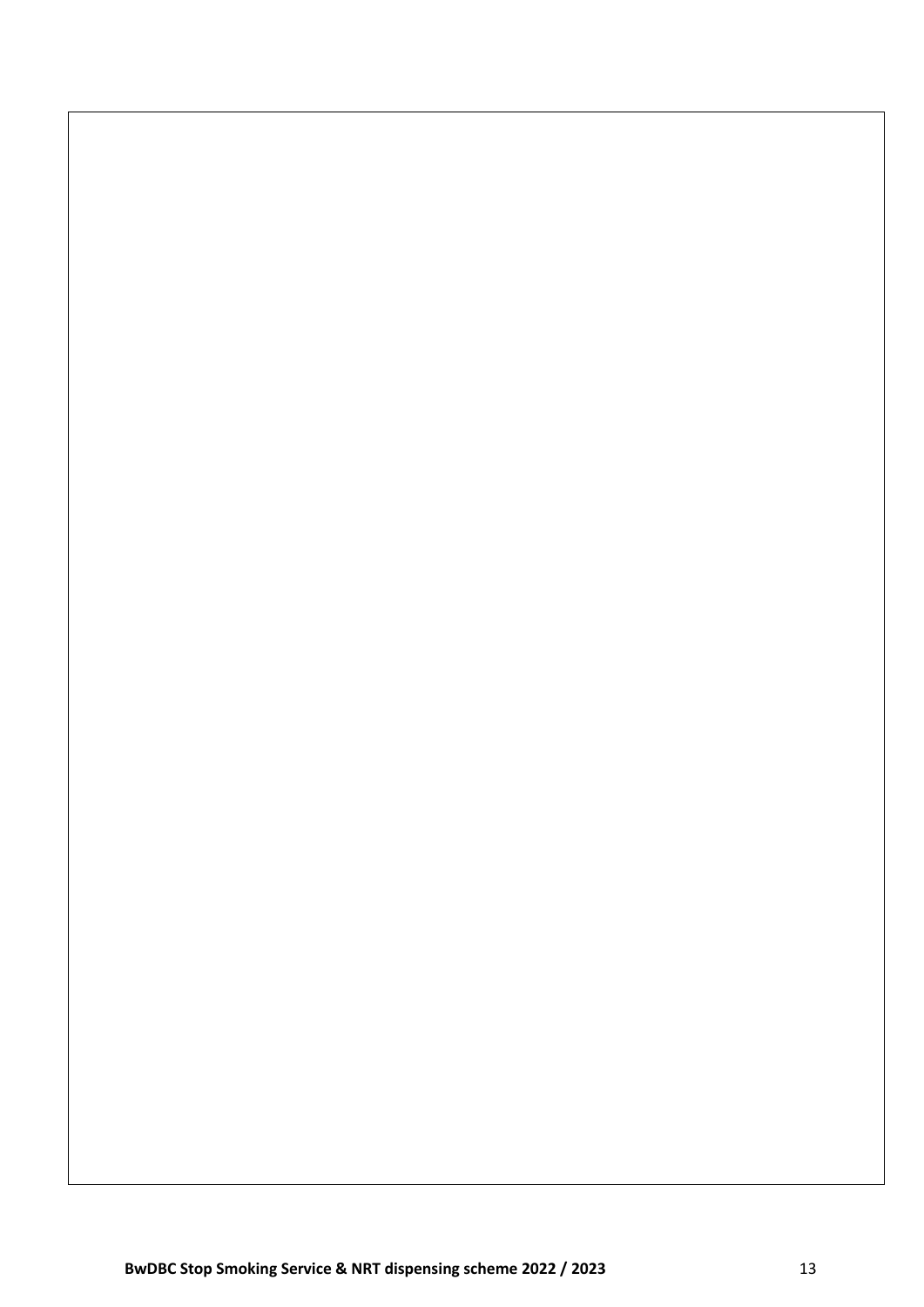## **4 Referral, Access and Acceptance Criteria**

### **4.1 Geographic coverage / boundaries**

Blackburn with Darwen Borough Council boundaries apply but the Service can also be offered to people who are registered with a Blackburn with Darwen GP practice.

### **4.2 Location(s) of service delivery**

The service provider is required to provide effective and efficient facilities, including computer/laptop with appropriate internet connection to connect to the web based Pinnacle PharmOutcomes/Outcomes For Health system and equipment in order to deliver stop smoking support. Service providers must have a suitable private room for service user appointments and other relevant resources and equipment such as patient information and visual aids.

## **4.3 Days / hours of operation**

The provider should strive to offer appointments at the convenience of the service user including evenings or weekends where possible.

## **4.4 Referral criteria and sources**

The stop smoking service is for current smokers wishing to receive support to stop smoking. Smokers should be resident in Blackburn with Darwen or registered with a Blackburn with Darwen GP.

## **4.5 Exclusion criteria**

The service is not available to:

- People who do not live or are not registered with a GP in Blackburn with Darwen.
- Under 12's
- Anyone who has already made two attempts to quit smoking during the financial year 2022/23.

Supporting persons with a long-term dependency to NRT is outside the scope of the service.

### **Risk Assessment**

Service delivery must be risk-assessed by the provider.

### **4.6 Applicable service standards – national/local/statutory**

See section 2.5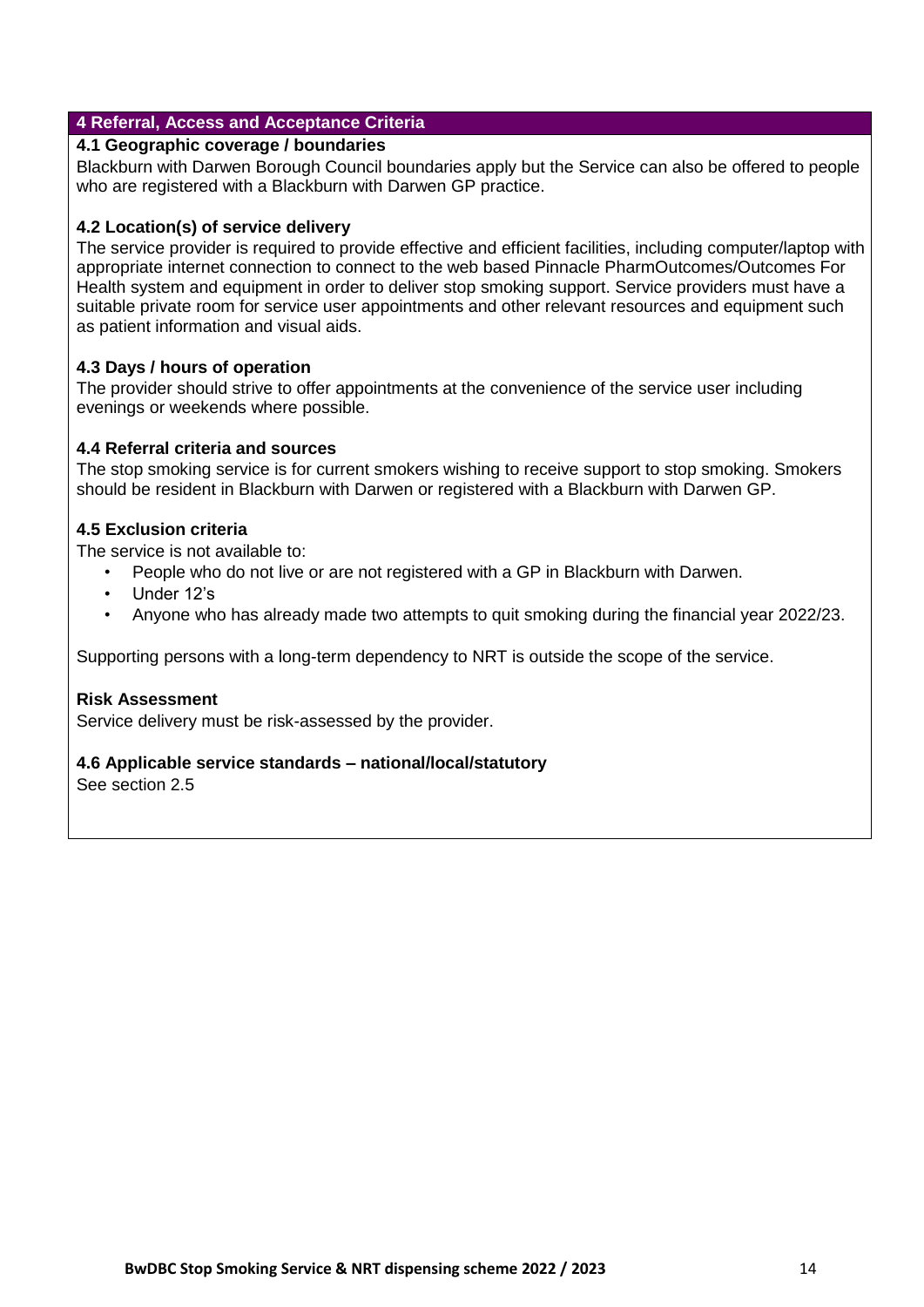### **5. Currency and Prices**

**Providers will be paid fees according to the schedule below:** 

- **Service user achieves 4-week quit (CO Verified) = £35**
- **Service user achieves 12-week quit (CO verified) = additional £25**
- **Dispensing payment per visit = £2.62**

All claims will be paid within 4 weeks of the claims being submitted by the Provider via PharmOutcomes. Any claims made outside of the Russell Standard period for a 4-week and 12-week quit will not be eligible for the behaviour support fee.

The Commissioner reserves the right to revise fees. Should fees be revised, the service providers shall be issued with written notification, three months prior to changes taking effect.

Claims should be submitted during the month they are applicable to, as far as practicable, and no later than two months after the service has been provided. Claims which relate to work completed more than two months prior to submission may not be paid.

Providers must notify the Commissioner of the contact details of the nominated lead for each site.

### **PAYMENTS WILL NOT BE MADE FOR SERVICE USERS WHO HAVE HAD MORE THAN TWO QUIT ATTEMPTS DURING 2022/23.**

Providers must notify the Commissioner of any changes to their financial supplier details by email as soon as possible to avoid payment delays by emailing the information to scpdata@blackburn.gov.uk

## **6. Service reviews**

**The provider is expected to** promote **innovation,** ongoing **flexibility** and the opportunity for the delivery to develop on an ongoing and **iterative** basis **via co-production** whilst utilising an asset based community development approach.

Reviews of service quality and performance will be assessed via routine quality audits against national guidance and local standards, which may include requests for evidence of compliance against standards outlined in the service specification by the Commissioner. Performance will be assessed on activity levels, e.g. 4-week quit rates. Project outcomes and outputs will be monitored on a quarterly basis. Occasional qualitative reviews may be undertaken at the behest of the commissioners.

Providers will be notified by the Commissioner of poor performance and/or effectiveness and provided with notice to improve, and to agree an improvement plan. The Commissioner reserves the right to visit the Provider without notice to conduct 'spot checks' on the paper records as well as CO monitor equipment. The Commissioner reserves the right to terminate the contract if service quality and/or performance is below local and national standards.

Service user satisfaction with the service will be assessed using a standardised satisfaction survey and it is expected that 35% of service users will return their surveys to their provider.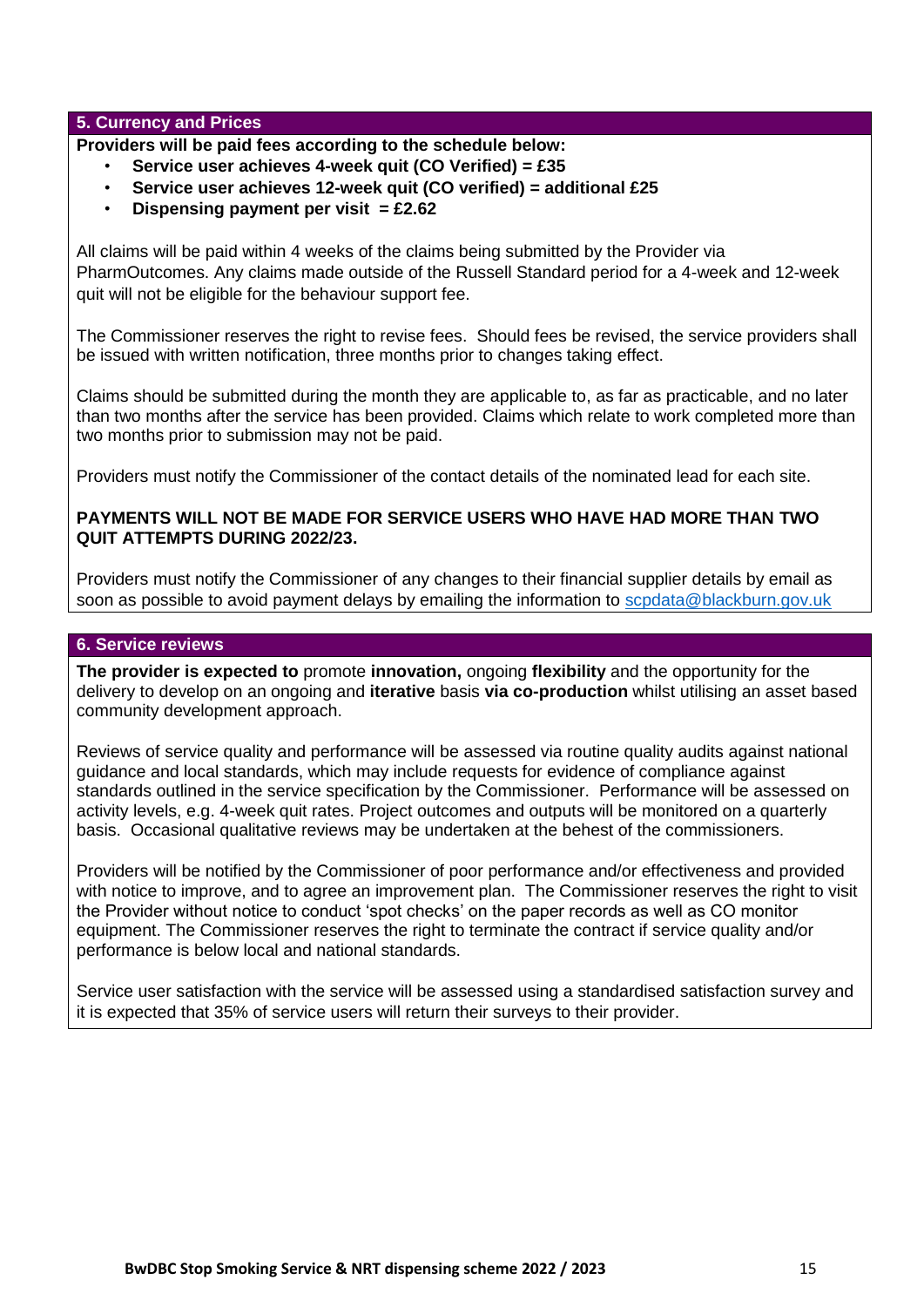### **Appendix 1**

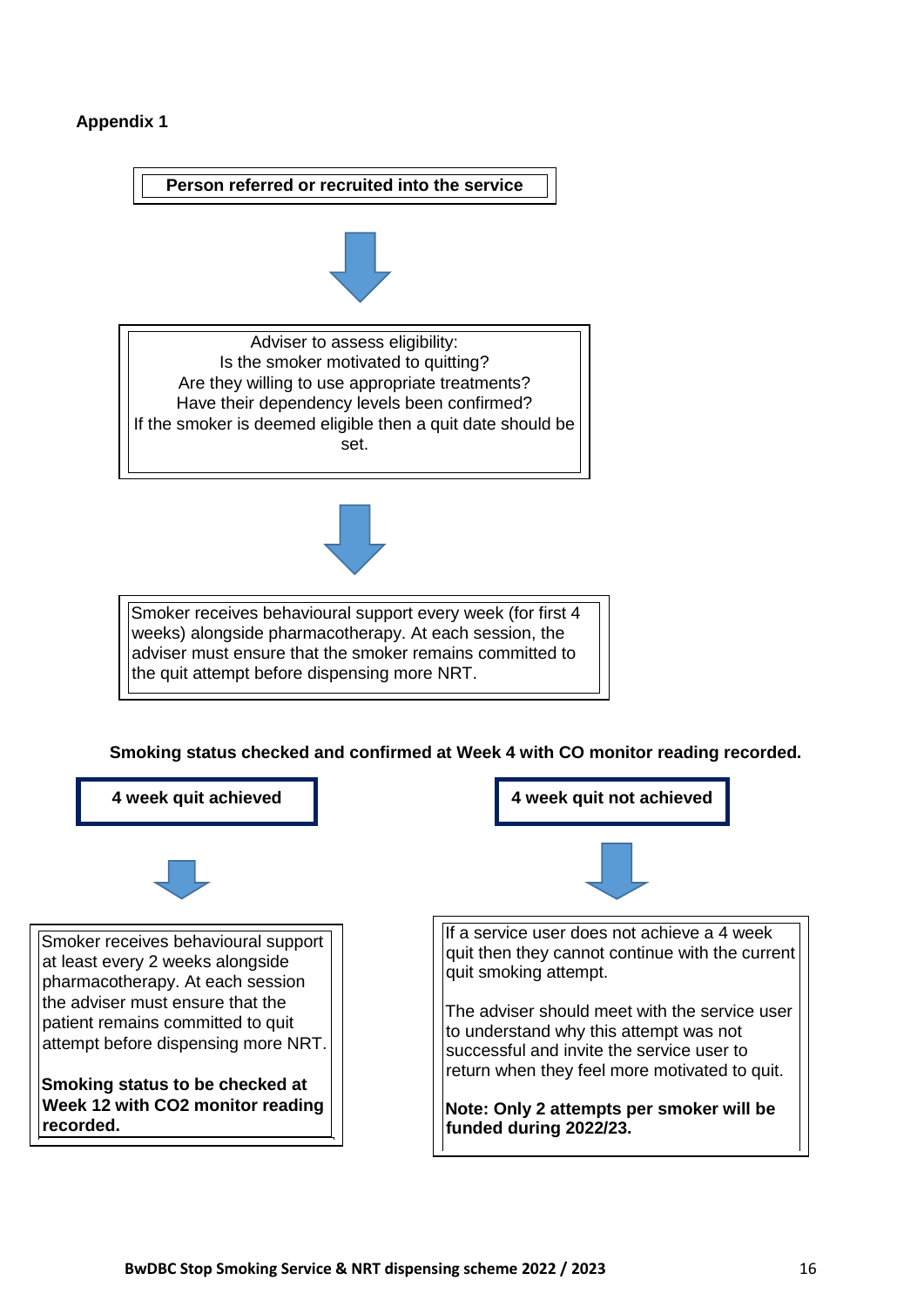## **APPENDIX 2**

### **Blackburn with Darwen NRT Formulary (Only items listed here may be dispensed by the Pharmacy)**  Any changes to the formulary will be amended on PharmOutcomes

**Chewing gum**  Nicorette Freshmint 2mg medicated chewing gum (McNeil Products Ltd) 105 piece 7x15 pieces Nicorette Freshmint 2mg medicated chewing gum (McNeil Products Ltd) 30 piece 2 x 15 pieces Nicorette Freshmint 4mg medicated chewing gum (McNeil Products Ltd) 105 piece 7 x 15 pieces Nicorette Freshmint 4mg medicated chewing gum (McNeil Products Ltd) 30 piece 2 x 15 pieces Nicorette Fruitfusion 2mg medicated chewing gum (McNeil Products Ltd) 105 piece 7x15 pieces Nicorette Fruitfusion 4mg medicated chewing gum (McNeil Products Ltd) 105 piece 7x15 pieces Nicorette Icy White 2mg medicated chewing gum (McNeil Products Ltd) 105 piece 7 x 15 pieces Nicorette Icy White 2mg medicated chewing gum (McNeil Products Ltd) 25 piece Nicorette Icy White 4mg medicated chewing gum (McNeil Products Ltd) 105 piece 7 x 15 pieces Nicorette Original 2mg medicated chewing gum (McNeil Products Ltd) 105 piece 7 x 15 pieces Nicorette Original 2mg medicated chewing gum (McNeil Products Ltd) 30 piece 2 x 15 pieces Nicorette Original 4mg medicated chewing gum (McNeil Products Ltd) 105 piece 7 x 15 pieces Nicorette Original 4mg medicated chewing gum (McNeil Products Ltd) 30 piece 2 x 15 pieces Nicotinell Fruit 2mg medicated chewing gum (GlaxoSmithKline Consumer Healthcare) 24 piece 2 x 12 pieces Nicotinell Fruit 2mg medicated chewing gum (GlaxoSmithKline Consumer Healthcare) 96 piece 8 x 12 pieces Nicotinell Fruit 4mg medicated chewing gum (GlaxoSmithKline Consumer Healthcare) 24 piece 2 x 12 pieces Nicotinell Fruit 4mg medicated chewing gum (GlaxoSmithKline Consumer Healthcare) 96 piece 8 x 12 pieces Nicotinell Liquorice 2mg medicated chewing gum (GlaxoSmithKline Consumer Healthcare) 24 piece 2 x 12 pieces Nicotinell Liquorice 2mg medicated chewing gum (GlaxoSmithKline Consumer Healthcare) 96 piece 8 x 12 pieces Nicotinell Liquorice 4mg medicated chewing gum (GlaxoSmithKline Consumer Healthcare) 24 piece 2 x 12 pieces Nicotinell Liquorice 4mg medicated chewing gum (GlaxoSmithKline Consumer Healthcare) 96 piece 8 x 12 pieces Nicotinell Mint 2mg medicated chewing gum (GlaxoSmithKline Consumer Healthcare) 24 piece 2 x 12 pieces Nicotinell Mint 2mg medicated chewing gum (GlaxoSmithKline Consumer Healthcare) 96 piece 8 x 12 pieces Nicotinell Mint 4mg medicated chewing gum (GlaxoSmithKline Consumer Healthcare) 24 piece 2 x 12 pieces Nicotinell Mint 4mg medicated chewing gum (GlaxoSmithKline Consumer Healthcare) 96 piece 8 x 12 pieces NiQuitin Extra Fresh Mint 2mg medicated chewing gum (Omega Pharma Ltd) 100 piece NiQuitin Extra Fresh Mint 2mg medicated chewing gum (Omega Pharma Ltd) 30 piece NiQuitin Extra Fresh Mint 4mg medicated chewing gum (Omega Pharma Ltd) 100 piece NiQuitin Extra Fresh Mint 4mg medicated chewing gum (Omega Pharma Ltd) 30 piece NiQuitin Fresh Mint 2mg medicated chewing gum (Omega Pharma Ltd) 24 piece NiQuitin Fresh Mint 2mg medicated chewing gum (Omega Pharma Ltd) 96 piece NiQuitin Fresh Mint 4mg medicated chewing gum (Omega Pharma Ltd) 24 piece NiQuitin Fresh Mint 4mg medicated chewing gum (Omega Pharma Ltd) 96 piece